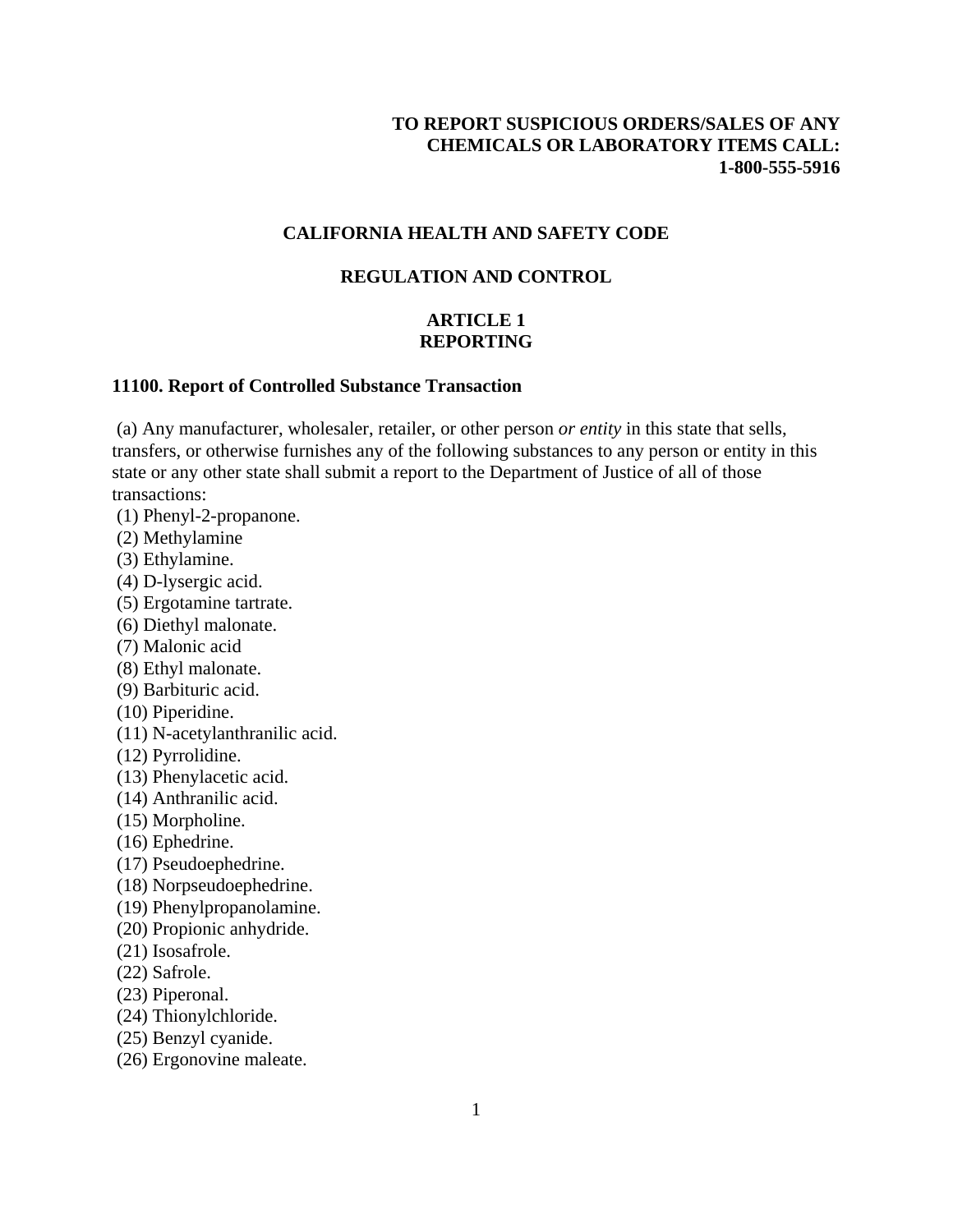(27) N-methylephedrine.

(28) N-ethylephedrine.

(29) N-methylpseudoephedrine.

(30) N-ethylpseudoephedrine.

(31) Chloroephedrine.

(32) Chloropseudoephedrine.

(33) Hydriodic acid.

 (34) Gamma-butyrolactone, including butyrolactone; butyrolactone gamma; 4-butyrolactone; 2(3H)-furanone dihydro; dihydro-2(3H)-furanone; tetrahydro-2-furanone; 1,2-butanolide; 1,4 butanolide; 4-butanolide; gamma-hydroxybutyric acid lactone; 3-hydroxybutyric acid lactone and 4-hydroxybutanoic acid lactone with Chemical Abstract Service number (96-48-0).

 (35) 1,4-butanediol, including butanediol; butane-1,4-diol; 1,4-butylene glycol; butylene glycol; 1,4-dihydroxybutane; 1,4-tetramethylene lycol; tetramethylene glycol; 1,4-dihydroxybutane; 1,4 tetramethylene glycol; tetramethylene glycol; tetramethylene 1,4-diol with Chemical Abstract Service number (110-63-4).

 (36) *Red phosphorous, including white phosphorous, hypophosphorous acid and its salts, ammonium hypophosphite, calcium hypophosphite, iron hypophosphite, potassium hypophosphite, manganese hypophosphite, magnesium hypophosphite, and sodium hypophosphite.* 

*(37)* Any of the substances listed by the Department of Justice in regulations promulgated pursuant to subdivision (b).

 (b) The Department of Justice may adopt rules and regulations in accordance with Chapter 3.5 (commencing with Section 11340) of Part 1 of Division 3 of Title 2 of the Government Code that add substances to subdivision (a) if the substance is a precursor to a controlled substance and delete substances from subdivision (a). However, no regulation adding or deleting a substance shall have any effect beyond March 1 of the year following the calendar year during which the regulation was adopted.

 (c) (1) (A) Any manufacturer, wholesaler, retailer, or other person *or entity* in this state, prior to selling, transferring, or otherwise furnishing any substance specified in subdivision (a) to any person or business entity in this state or any other state, shall require (A) a letter of authorization from that person or business entity that includes the currently valid business license number or federal Drug Enforcement Administration (DEA) registration number, the address of the business, and a full description of how the substance is to be used, and (B) proper identification from the purchaser. *The manufacturer, wholesaler, retailer, or other person or entity in this state shall retain this information in a readily available manner for three years.* The requirement for a full description of how the substance is to be used does not require the person or business entity to reveal their chemical processes that are typically considered trade secrets and proprietary information.

 (B) For the purposes of this paragraph, "proper identification" for in-state or out-of-state purchasers includes *two or more of the following: federal tax identification number; seller's permit identification number; city or county business license number; license issued by the California Department of Health Services; registration number issued by the Federal Drug Enforcement Administration; precursor business permit number issued by the Bureau of Narcotic Enforcement of the California Department of Justice; motor vehicle operators's*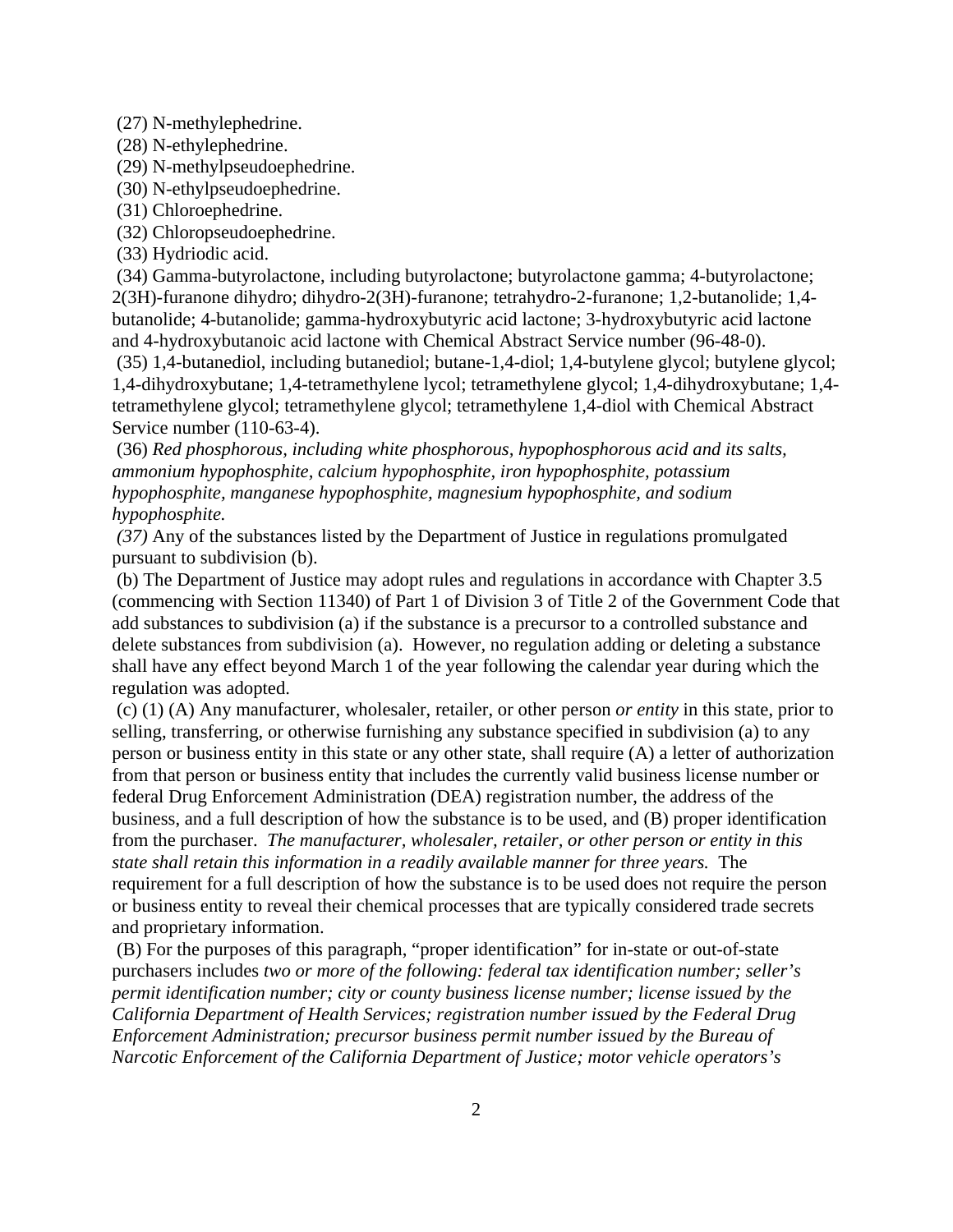*license; or other identification issued by a state.*

 (2) *(A) Any manufacturer, wholesaler, retailer, or other person or entity in this state that exports a substance specified in subdivision (a) to any person or business entity located in a foreign country shall, on or before the date of exportation, submit to the Department of Justice a notification of that transaction, which notification shall include the name and quantity of the substance to be exported and the name, address, and, if assigned by the foreign country or subdivision thereof, business identification number of the person or business entity located in a foreign country importing the substance.* 

*( B) The department may authorize the submission of the notification on a monthly basis with respect to repeated, regular transactions between an exporter and an importer involving a substance specified in subdivision (a), if the department determines that a pattern of regular supply of the substance exists between the exporter and importer and that the importer has established a record of utilization of the substance for lawful purposes.*

 (d) (1) Any manufacturer, wholesaler, retailer, or other person *or entity* in this state that sells, transfers, or otherwise furnishes a substance specified in subdivision (a) to a person or business entity in this state or any other state shall, not less than 21 days prior to delivery of the substance, submit a report of the transaction, which includes the identification information specified in subdivision (c), to the Department of Justice. The Department of Justice may authorize the submission of the reports on a monthly basis with respect to repeated, regular transactions between the furnisher and the recipient involving the substance or substances if the Department of Justice determines that a pattern of regular supply of the substance or substances exists between the manufacturer, wholesaler, retailer, or other person or entity that sells, transfers, or otherwise furnishes the substance or substances and the recipient of the substance or substances, and the recipient has established a record of utilization of the substance or substances for lawful purposes.

 *(2) The person selling, transferring, or otherwise furnishing any substance specified in subdivision (a) shall affix his or her signature or otherwise identify himself or herself as a witness to the identification of the purchaser or purchasing individual, and shall, if a common carrier is used, maintain a manifest of the delivery to the purchaser for three years.*

(e) This section shall not apply to any of the following:

 (1) Any pharmacist or other authorized person who sells or furnishes a substance upon the prescription of a physician, dentist, podiatrist, or veterinarian.

 (2) Any physician, dentist, podiatrist, or veterinarian who administers or furnishes a substance to his or her patients.

 (3) Any manufacturer or wholesaler licensed by the California State Board of Pharmacy that sells, transfers, or otherwise furnishes a substance to a licensed pharmacy, physician, dentist, podiatrist, veterinarian, or retail distributor as defined in subdivision (h), provided that the manufacturer or wholesaler submits records of any suspicious sales or transfers as determined by the Department of Justice.

*(4) Any analytical research facility that is registered with the federal Drug Enforcement Administration of the United States Department of Justice.*

 (5) (A) Any sale, transfer, furnishing, or receipt of any product that contains ephedrine, pseudoephedrine, norpseudoephedrine, or phenylpropanolamine and which is lawfully sold, transferred, or furnished over the counter without a prescription pursuant to the federal Food,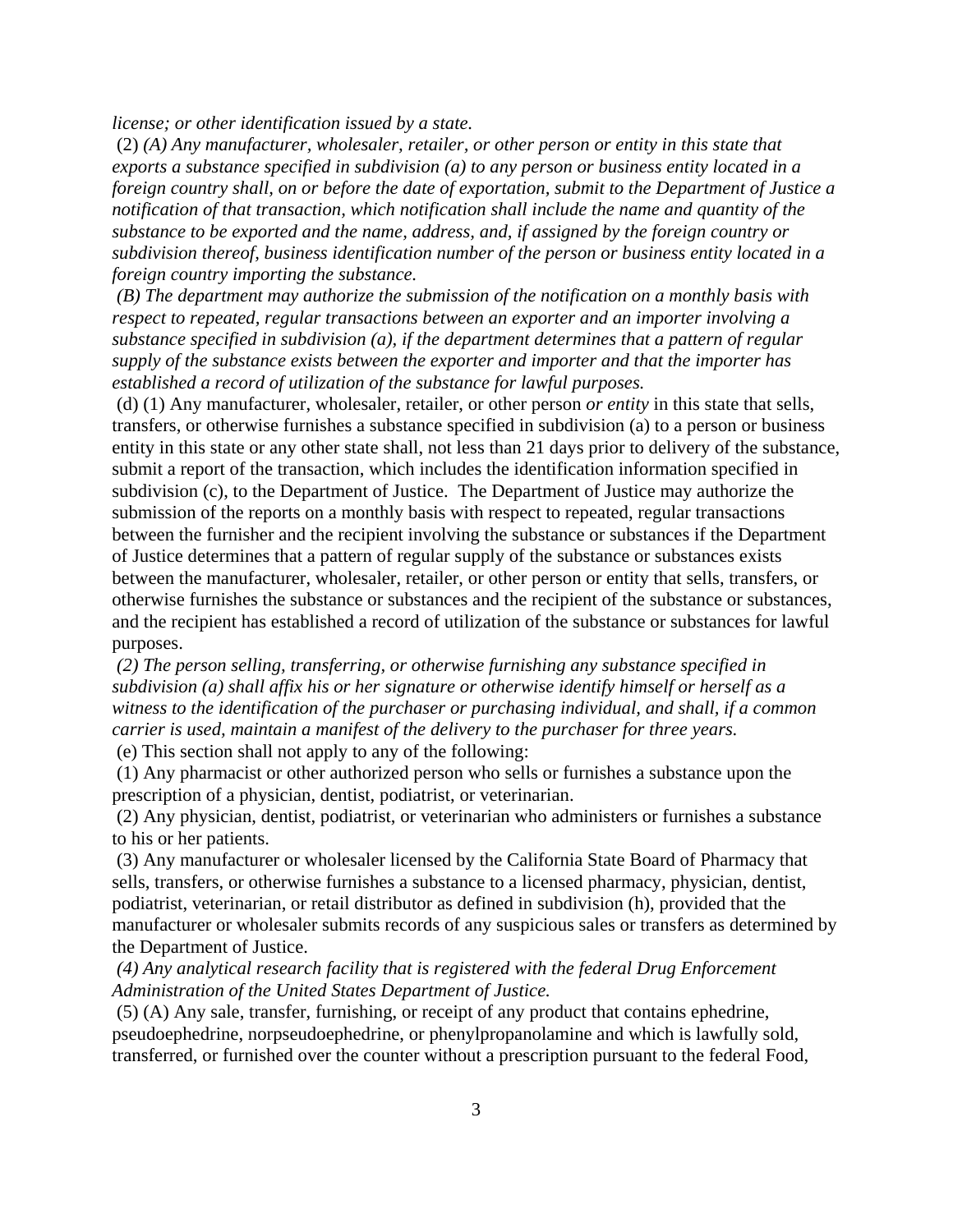Drug, and Cosmetic Act (21 U.S.C. Sec. 301 et seq.) or regulations adopted thereunder. However, this section shall apply to preparations in solid or liquid dosage form, except pediatric liquid forms, as defined, containing ephedrine, pseudoephedrine, norpseudoephedrine, or phenylpropanolamine where the individual transaction involves more that three packages or nine grams of ephedrine, pseudoephedrine, norpseudoephedrine, or phenylpropanolamine.

 (B) Any ephedrine, pseudoephedrine, norpseudoephedrine, or phenylpropanolamine product subsequently removed from exemption pursuant to Section 814 of Title 21 of the United States Code shall similarly no longer be exempt from any state reporting or permitting requirement, unless otherwise reinstated pursuant to subdivision (d) or (e) of Section 814 of Title 21 of the United States Code as an exempt product.

 (6) Any transfer of a substance specified in subdivision (a) for purposes of lawful disposal as waste.

 (f) (1) Any person specified in subdivision (a) or (d) who does not submit a report as required by that subdivision or who knowingly submits a report with false or fictitious information shall be punished by imprisonment in a county jail not exceeding six months, by a fine not exceeding five thousand dollars (\$5,000), or by both the fine and imprisonment.

 (2) Any person specified in subdivision (a) or (d) who has previously been convicted of a violation of paragraph (1) shall, upon a subsequent conviction thereof, be punished by imprisonment in the state prison, or by imprisonment in a county jail not exceeding one year, by a fine not exceeding one hundred thousand dollars (\$100,000), or by both the fine and imprisonment.

 $(g)$  (1) Except as otherwise provided in subparagraph (A) of paragraph (4) of subdivision (e), it is unlawful for any manufacturer, wholesaler, retailer, or other person to sell, transfer, or otherwise furnish a substance specified in subdivision (a) to a person under 18 years of age.

 (2) Except as otherwise provided in subparagraph (A) of paragraph (4) of subdivision (e), it is unlawful for any person under 18 years of age to possess a substance specified in subdivision (a). (3) Notwithstanding any other law, it is unlawful for any retail distributor to (i) sell in a single transaction more than three packages of a product that he or she knows to contain ephedrine, pseudoephedrine, norpseudoephedrine, or phenylpropanolamine, or (ii) knowingly sell more than nine grams of ephedrine, pseudoephedrine, norpseudoephedrine, or phenylpropanolamine, other than pediatric liquids as defined. Except as otherwise provided in this section, the three package per transaction limitation or nine gram per transaction limitation imposed by this paragraph shall apply to any product that is lawfully sold, transferred, or furnished over the counter without a prescription pursuant to the federal Food, Drug, and Cosmetic Act (21 U.S.C. Sec. 301 et seq.), or regulations adopted thereunder, unless exempted from the requirements of the federal Controlled Substances Act by the federal Drug Enforcement Administration pursuant to Section 814 of Title 21 of the United States Code.

(4) *(A) A first* violation of this subdivision is a misdemeanor.

*(B) Any person who has previously been convicted of a violation of this subdivision shall, upon a subsequent conviction thereof, be punished by imprisonment in a county jail not exceeding one year, by a fine not exceeding ten thousand dollars (\$10,000), or by both the fine and imprisonment*.

(h) For the purposes of this article, the following terms have the following meanings:

(1) "Drug store" is any entity described in Code 5912 of the Standard Industrial Classification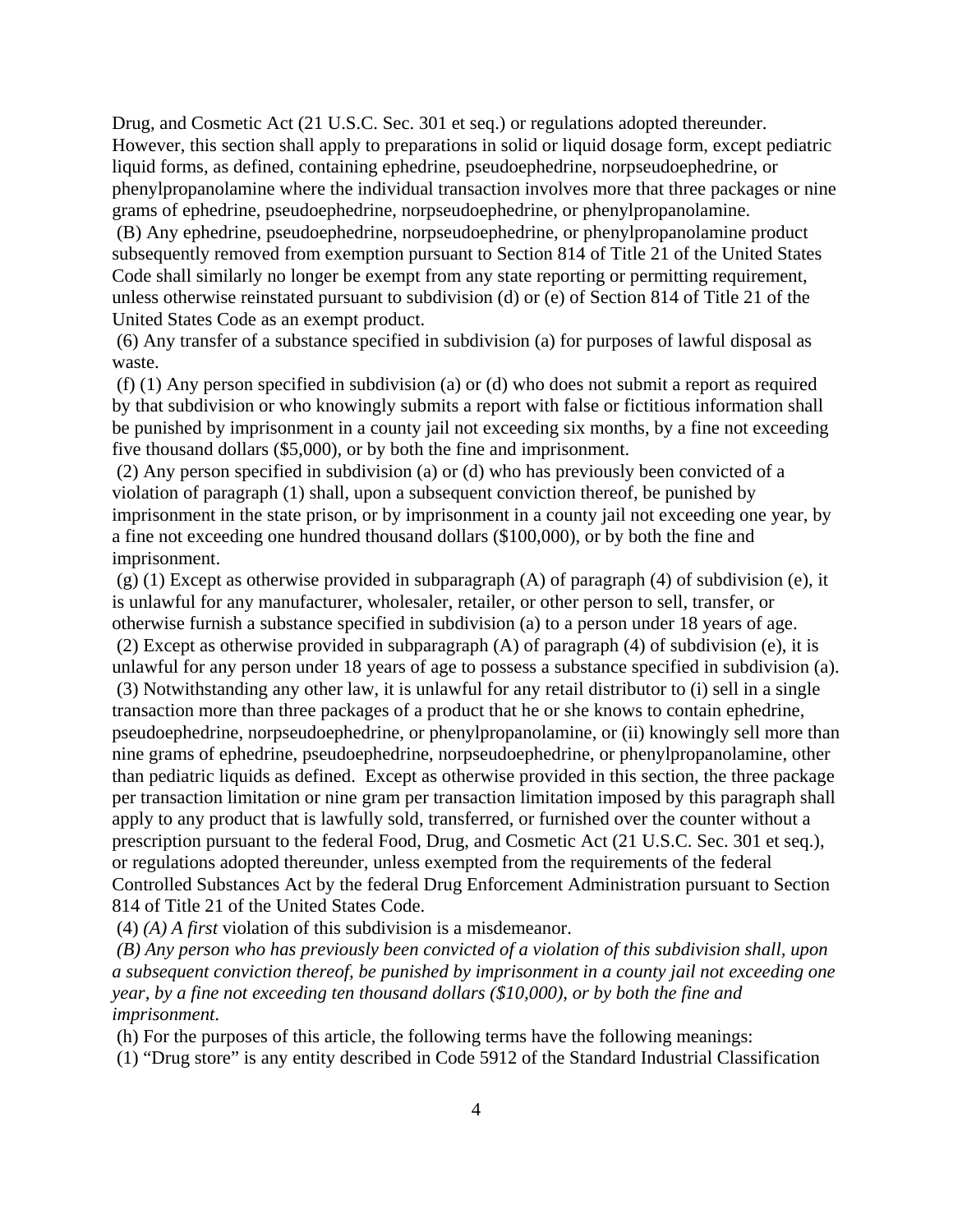(SIC) Manual published by the United States Office of Management and Budget, 1987 edition. (2) "General merchandise store" is any entity described in Codes 5311 to 5399, inclusive, and Code 5499 of the Standard Industrial Classification (SIC) Manual published by the United States Office of Management and Budget, 1987 edition.

 (3) "Grocery store" is any entity described in Code 5411 of the Standard Industrial Classification (SIC) Manual published by the United States Office of Management and Budget, 1987 edition.

 (4) "Pediatric liquid" means a nonencapsulated liquid whose unit measure according to product labeling is stated in milligrams, ounces, or other similar measure. In no instance shall the dosage units exceed 15 milligrams of phenylpropanolamine or pseudoephedrine per five milliliters of liquid product, except for liquid products primarily intended for administration to children under two years of age for which the recommended dosage unit does not exceed two milliliters and the total package content does not exceed one fluid ounce.

 (5) "Retail distributor" means a grocery store, general merchandise store, drugstore, or other related entity, the activities of which, as a distributor of ephedrine, pseudoephedrine, norpseudoephedrine, or phenylpropanolamine products, are limited exclusively to the sale of ephedrine, pseudoephedrine, norpseudoephedrine, or phenylpropanolamine products for personal use both in number of sales and volume of sales, either directly to walk-in customers or in faceto-face transactions by direct sales. "Retail distributor" includes an entity that makes a direct sale, but does not include the parent company of that entity if the company is not involved in direct sales regulated by this article.

 (6) "Sale for personal use" means the sale in a single transaction to an individual customer for a legitimate medical use of a product containing ephedrine, pseudoephedrine, norpseudoephedrine, or phenylpropanolamine in dosages at or below that specified in paragraph (3) of subdivision (g). "Sale for personal use" also includes the sale of those products to employers to be dispensed to employees from first-aid kits or medicine chests.

 (i) It is the intent of the Legislature that this section shall preempt all local ordinances or regulations governing the sale by a retail distributor of over-the-counter products containing ephedrine, pseudoephedrine, norpseudoephedrine, or phenylpropanolamine.

# **11100.05 Drug Clean-up Fine**

 (a) In addition to any fine or imprisonment imposed under subdivision (f) of Section 11100 or subdivision (f) of Section 11106 of the Health and Safety Code, the following drug clean-up fine shall be imposed:

 (1) Ten thousand dollars (\$10,000) for violations described in paragraph (1) of subdivision (f) of Section 11100.

 (2) One hundred thousand dollars (\$100,000) for violations described in Paragraph (2) of subdivision (f) of Section 11100.

 (3) Ten thousand dollars (\$10,000) for violations described in subdivision (f) of Section 11106. (b) At least once a month, all fines collected under this section shall be transferred to the State Treasury for deposit in the Clandestine Drug Lab Clean-up Account. The transmission to the State Treasury shall be carried out in the same manner as fines collected for the state by a county.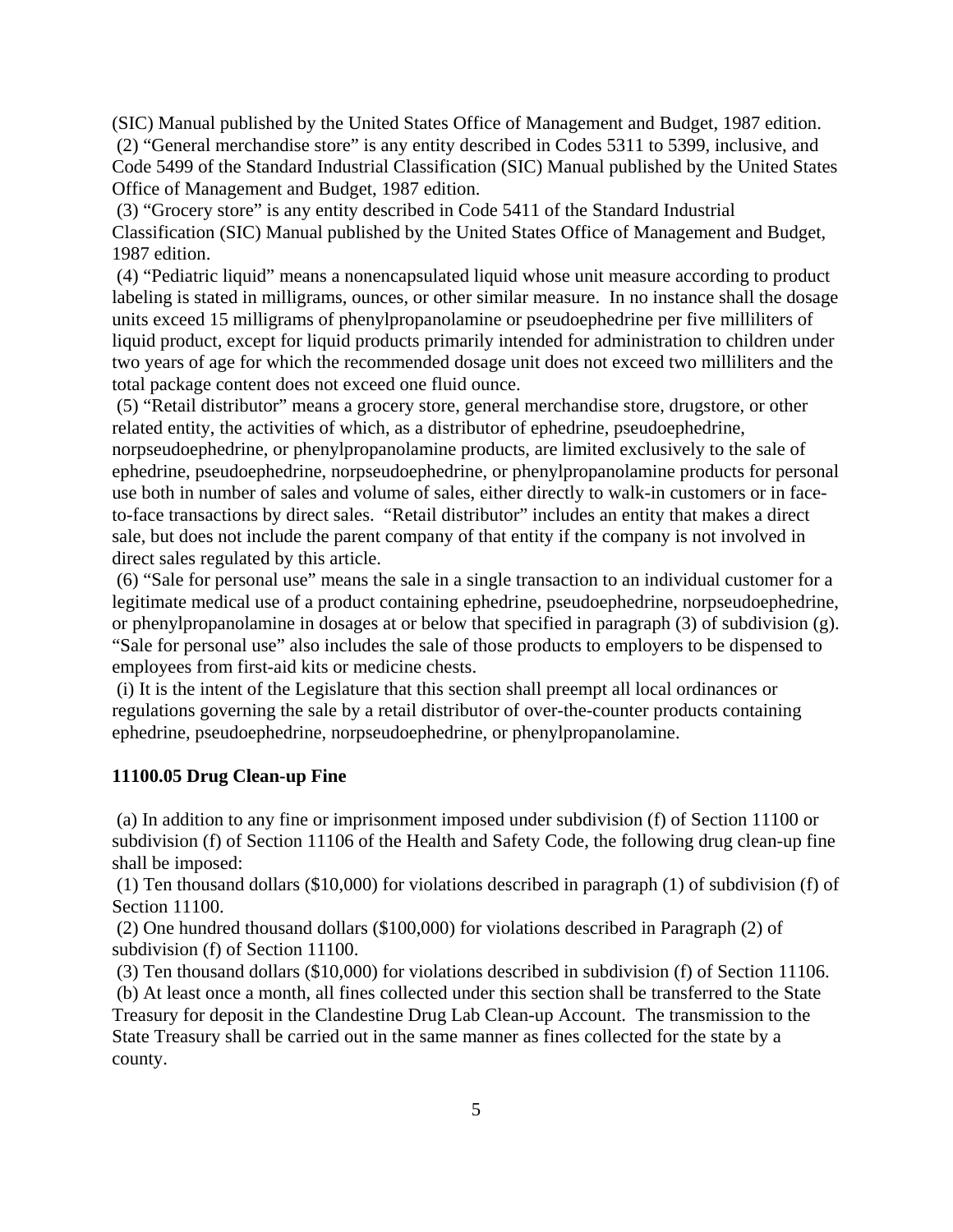### **11100.1 Report of Controlled Substance Received from Outside State**

 (a) Any manufacturer, wholesaler, retailer, or other person *or entity* in this state that obtains from a source outside of this state any substance specified in subdivision (a) of Section 11100 shall submit a report of that transaction to the Department of Justice 21 days in advance of obtaining the substance. However, the Department of Justice may authorize the submission of reports within 72 hours, or within a time frame and in a manner acceptable to the Department of Justice, after the actual physical obtaining of a specified substance with respect to repeated transactions between a furnisher and an obtainer involving the substances, if the Department of Justice determines that the obtainer has established a record of utilization of the substances for lawful purposes. This section does not apply to any person whose prescribing or dispensing activities are subject to the reporting requirements set forth in Section 11164, or to any manufacturer, wholesaler, retailer, or other person who is licensed by the California State Board of Pharmacy and also registered with the federal Drug Enforcement Administration of the United States Department of Justice, or to any analytical research facility that is registered with the federal Drug Enforcement Administration of the United States Department of Justice. (b) (1) Any person specified in subdivision (a) who does not submit a report as required by that subdivision shall be punished by imprisonment in a county jail not exceeding six months, by a fine not exceeding five thousand dollars (\$5,000), or by both that fine and imprisonment. (2) Any person specified in subdivision (a) who has been previously convicted of a violation of subdivision (a) who subsequently does not submit a report as required by subdivision (a) shall be punished by imprisonment in the state prison, or by imprisonment in a county jail not exceeding one year, by a fine not exceeding one hundred thousand dollars (\$100,000), or by both that fine and imprisonment.

# **11101. Reporting Form Contents**

 The State Department of Justice shall provide a common reporting form for the substances in Section 11100 which contains at least the following information:

(a) Name of the substance.

- (b) Quantity of the substance sold, transferred, or furnished.
- (c) The date the substance was sold, transferred, or furnished.

(d) The name and address of the person buying or receiving such substance.

 (e) The name and address of the manufacturer, wholesaler, retailer, or other person selling, transferring, or furnishing such substance.

### **11102. Adoption of Necessary Regulations**

 The Department of Justice may adopt all regulations necessary to carry out the provision of this part.

### **11103. Report of Theft, Loss, or Shipping Discrepancy**

The theft or loss of any substance regulated pursuant to Section 11100 discovered by any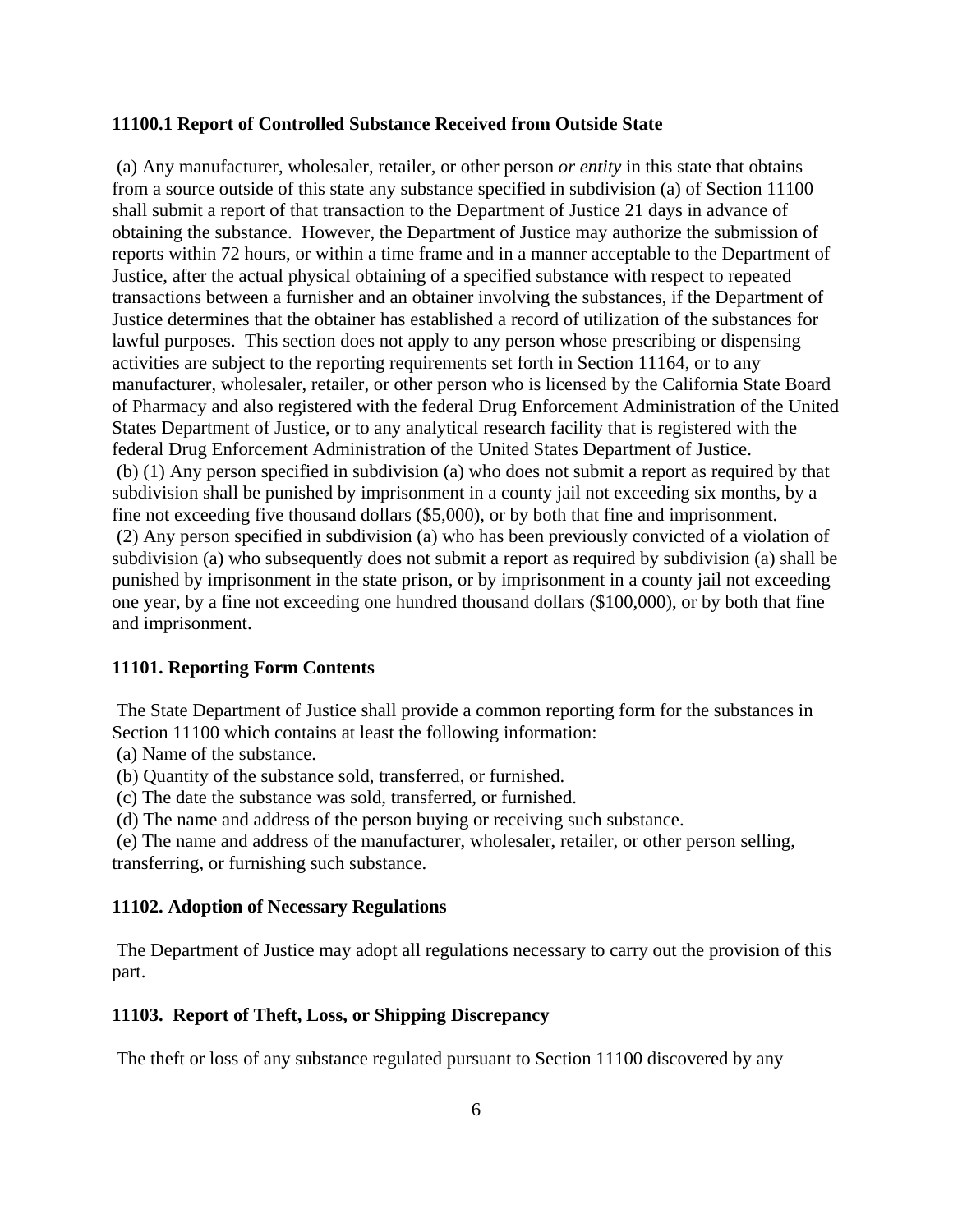permittee or any person regulated by the provisions of this chapter shall be reported in writing to the Department of Justice within three days after the discovery.

 Any difference between the quantity of any substance regulated pursuant to Section 11100 received and the quantity shipped shall be reported in writing to the Department of Justice within three days of the receipt of actual knowledge of the discrepancy.

 Any report made pursuant to this section shall also include the name of the common carrier or person who transports the substance and date of shipment of the substance.

### **11104. Providing Controlled Substance for Manufacturing**

 (a) Any manufacturer, wholesaler, retailer, or other person *or entity* that sells, transfers, or otherwise furnishes any of the substances listed in subdivision (a) of Section 11100 with knowledge or the intent that the recipient will use the substance to unlawfully manufacture a controlled substance is guilty of a felony

 (b) Any manufacturer, wholesaler, retailer, or other person *or entity* that sells, transfers, or otherwise furnishes and laboratory glassware or apparatus, any chemical reagent or solvent, or any combination thereof, where the value of the goods in the transaction exceeds one hundred dollars (\$100), or any chemical substance specified in Section 11107.1, with knowledge that the recipient will use the goods or chemical substance to unlawfully manufacture a controlled substance, is guilty of a misdemeanor.

 (c) Any person who receives or distributes any substance listed in subdivision (a) of Section 11100, or any laboratory glassware or apparatus, any chemical reagent or solvent, or any combination thereof, where the value of the goods in the transaction exceeds one hundred dollars (\$100), or any chemical substance specified in Section 11107.1, with the intent of causing the evasion of the record keeping or reporting requirements of this article, is guilty of a misdemeanor.

### **11104.5 Possessing Glassware or Apparatus for Manufacturing**

 Any person who knowingly or intentionally possesses any laboratory glassware or apparatus, any chemical reagent or solvent, or any combination thereof, where the value of the goods exceeds one hundred dollars (\$100), or any chemical substance specified in Section 11107.1, with the intent to manufacture a controlled substance, is guilty of a misdemeanor.

### **11105. False Statement in Report**

 (a) It is unlawful for any person to knowingly make a false statement in connection with any report or record required under this article.

 (b) (1) Any person who violates this section shall be punished by imprisonment in the state prison, or by imprisonment in the county jail not exceeding one year, or by a fine not exceeding five thousand dollars (\$5,000), or by both such fine and imprisonment.

 (2) Any person who has been previously convicted of violating this section and who subsequently violates this section shall be punished by imprisonment in the state prison for two, three, or four years, or by a fine not exceeding one hundred thousand dollars (\$100,000), or by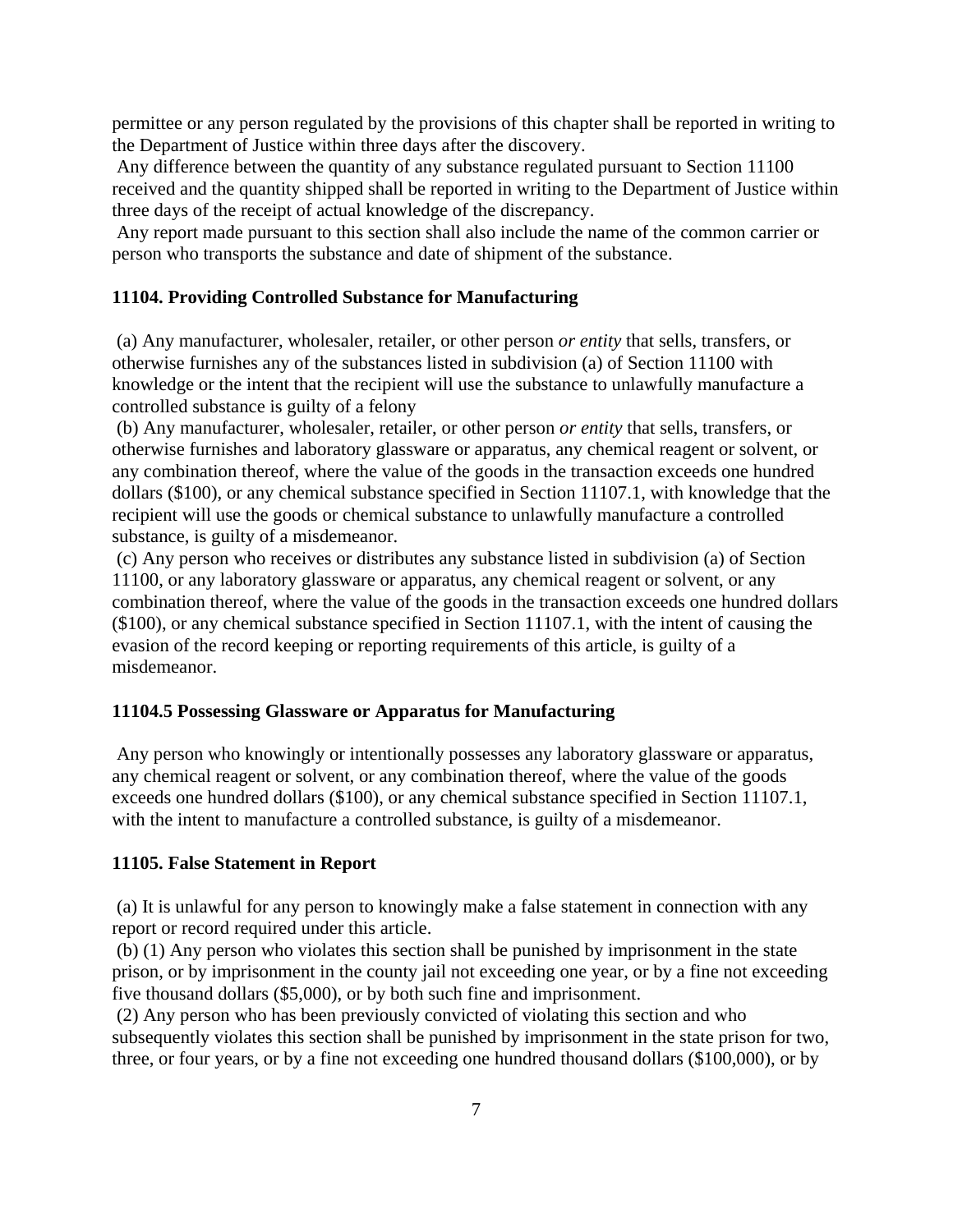both such fine and imprisonment.

### **11106. Permit for Providing Controlled Substance**

 (a) (1) (A) Any manufacturer, wholesaler, retailer, or any other person *or entity* in this state that sells, transfers, or otherwise furnishes any substance specified in subdivision (a) of Section 11100 to a person or business entity in this state or any other state or who obtains from a source outside of the state any substance specified in subdivision (a) of Section 11100 shall submit an application to, and obtain a permit for the conduct of that business from, the Department of Justice. For any substance added to the list set forth in subdivision (a) of Section 11100 on or after January 1, 2002, the Department of Justice may postpone the effective date of the requirement for a permit for a period not to exceed six months from the listing date of the substance.

 (B) An intracompany transfer does not require a permit if the transferor is a permittee. Transfers between company partners or between a company and an analytical laboratory do not require a permit if the transferor is a permittee and a report as to the nature and extent of the transfer is made to the Department of Justice pursuant to Section 11100 or 11100.1.

 (C) This paragraph shall not apply to any manufacturer, wholesaler, retailer, or other person or entity that is licensed by the California State Board of Pharmacy and also registered with the federal Drug Enforcement Administration of the United States Department of Justice, or to any analytical research facility that is registered with the federal Drug Enforcement Administration of the United States Department of Justice.

 (2) Except as provided in paragraph (3), no permit shall be required of any manufacturer, wholesaler, retailer, or other person or entity for the sale, transfer, furnishing, or obtaining of any product which contains ephedrine, pseudoephedrine, norpseudoephedrine, or phenylpropanolamine and which is lawfully sold, transferred, or furnished over the counter without a prescription or by a prescription pursuant to the federal Food, Drug, and Cosmetic Act (21 U.S.C. Sec. 301 et seq.) or regulations adopted thereunder.

 (3) A permit shall be required for the sale, transfer, furnishing or obtaining of preparations in solid or liquid dosage form containing ephedrine, pseudoephedrine, norpseudoephedrine, or phenylpropanolamine, unless (A) the transaction involves the sale of ephedrine,

pseudoephedrine, norpseudoephedrine, or phenylpropanolamine products by retail distributors as defined by this article over the counter and without a prescription, or (B) the transaction is made by a person or business entity exempted from the permitting requirements of the subdivision under paragraph (1).

 (b) (1) The department shall provide application forms, which are to be completed under penalty of perjury, in order to obtain information relating to the identity of any applicant applying for a permit, including, but not limited to, the business name of the applicant or the individual name, and if a corporate entity, the names of its board of directors, the business in which the applicant is engaged, the business address of the applicant, a full description of any substance to be sold, transferred, or otherwise furnished or to be obtained, the specific purpose for the use, sale, or transfer of those substances specified in subdivision (a) of Section 11100, the training, experience, or education relating to this use, and any additional information requested by the department relating to possible grounds for denial as set forth in this section, or by applicable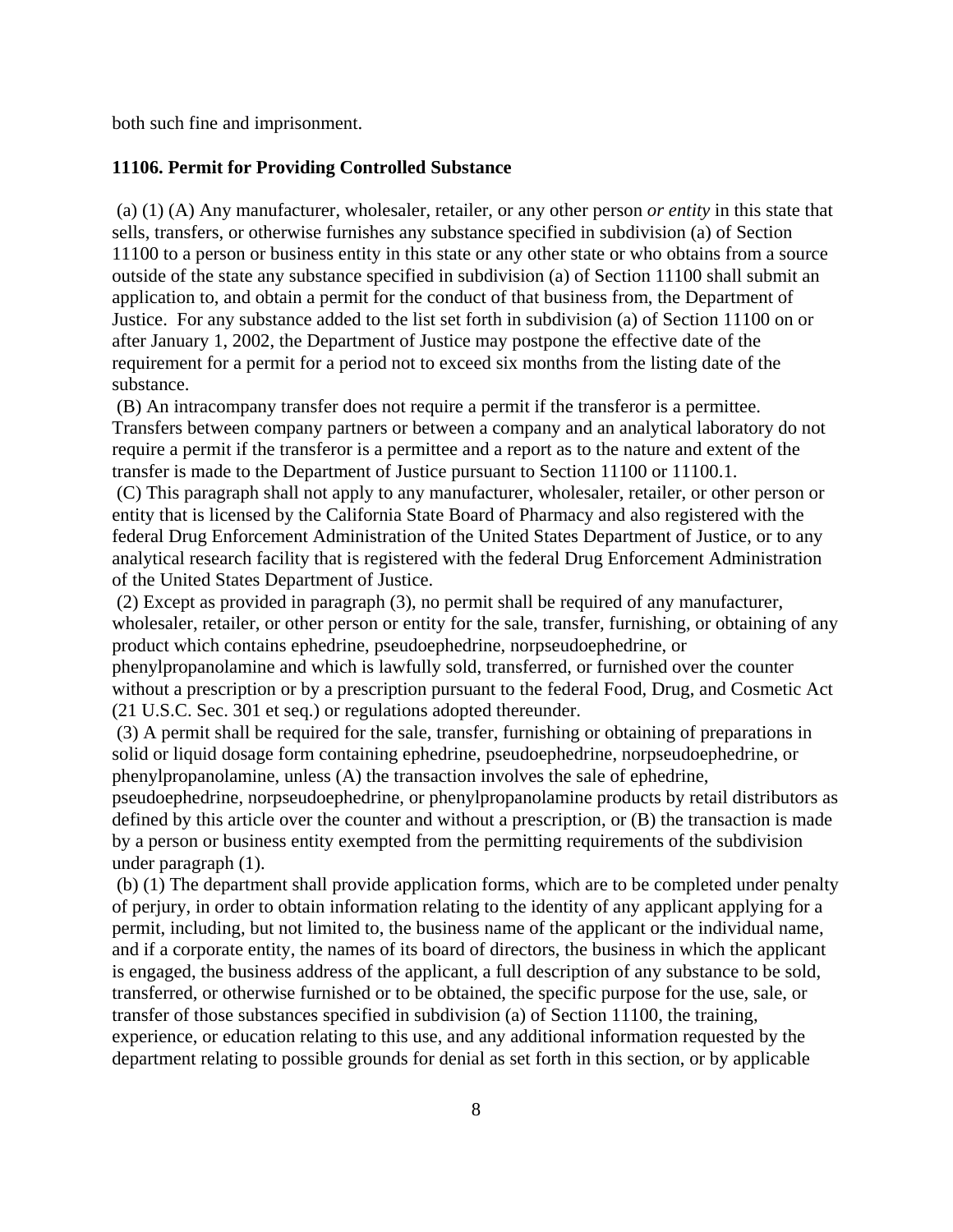regulations adopted by the department.

 (2) The requirement for the specific purpose for the use, sale, or transfer of those substances specified in subdivision (a) of Section 11100 does not require applicants or permittees to reveal their chemical processes that are typically considered trade secrets and proprietary business information.

 (c) Applicants and permittees shall authorize the department, or any of its duly authorized representatives, as a condition of being permitted, to make any examination of the books and records of any applicant, permittee, or other person, or visit and inspect the business premises of any applicant or permittee during normal business hours, as deemed necessary to enforce this chapter.

 (d) An application may be denied, or a permit may be revoked or suspended, for reason which include, but are not limited to, the following:

(1) Materially falsifying an application for a permit or an application for the renewal of a permit.

 (2) If any individual owner, manager, agent, representative, or employee for the applicant who has direct access, management, or control for any substance listed under subdivision (a) of Section 11100, is or has been convicted of a misdemeanor or felony relating to any of the substances listed under subdivision (a) of Section 11100, any misdemeanor drug-related offense, or any felony under the laws of this state or the United States.

 (3) Failure to maintain effective controls against the diversion of precursors to unauthorized persons or entities.

(4) Failure to comply with this article or any regulations of the department adopted thereunder.

 (5) Failure to provide the department, or any duly authorized federal or state official, with access to any place for which a permit has been issued, or for which an application for a permit has been submitted, in the course of conducting a site investigation, inspection, or audit; or failure to promptly produce for the official conducting the site investigation, inspection, or audit any book, record, or document requested by the official.

 (6) Failure to provide adequate documentation of a legitimate business purpose involving the applicant's or permittee's use of any substance listed in subdivision (a) of Section 11100.

 (7) Commission of any act which would demonstrate actual or potential unfitness to hold a permit in light of the public safety and welfare, which act is substantially related to the qualifications, functions, or duties of a permit holder.

 (8) If any individual owner, manager, agent, representative, or employee for the applicant who has direct access, management, or control for any substance listed under subdivision (a) of Section 11100, willfully violates or has been convicted of violating, any federal, state, or local criminal statute, rule, or ordinance regulating the manufacture, maintenance, disposal, sale, transfer, or furnishing of any of those substances.

 (e) Notwithstanding any other provision of law, an investigation of an individual applicant's qualification, or the qualifications of an applicant's owner, manager, agent, representative, or employee who has direct access, management, or control of any substance listed under subdivision (a) of Section 11100, for a permit may include review of his or her summary criminal history information pursuant to Sections 11105 and 13300 of the Penal Code, including, but not limited to, records of convictions, regardless of whether those convictions have been expunged pursuant to Section 1203.4 of the Penal Code, and any arrests pending adjudication. (f) The department may retain jurisdiction of a canceled or expired permit in order to proceed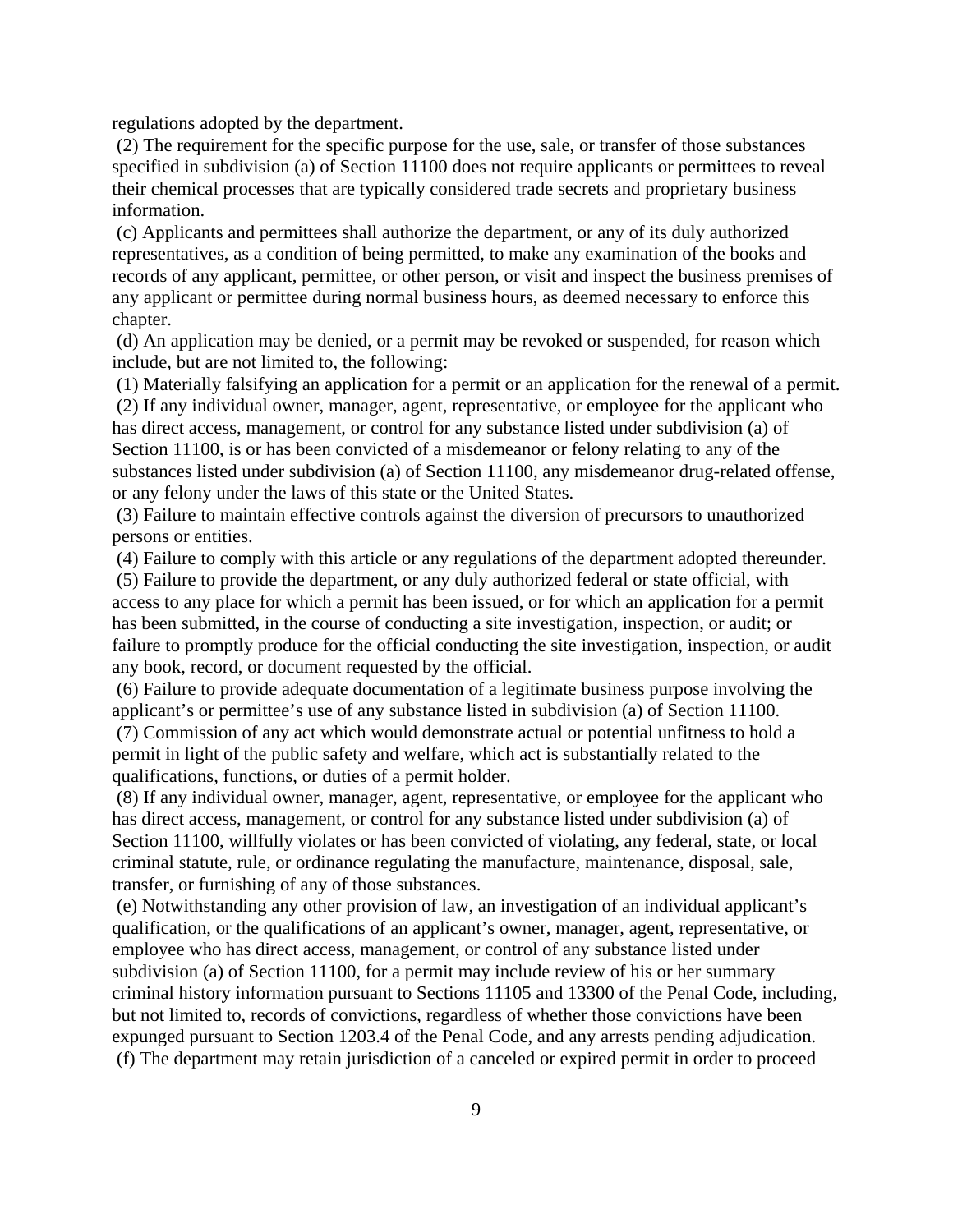with any investigation or disciplinary action relating to a permittee.

 (g) The department may grant permits on forms prescribed by it, which shall be effective for not more than one year from the date of issuance and which shall not be transferable. Applications and permits shall be uniform throughout the state, on forms prescribed by the department.

 (h) Each applicant shall pay at the time of filing an application for a permit a fee determined by the department which shall not exceed the application processing costs of the department.

 (i) A permit granted pursuant to this article may be renewed one year from the date of issuance, and annually thereafter, following the timely filing of a complete renewal application with all supporting documents, the payment of a permit renewal fee not to exceed the application processing costs of the department, and review of the application by the department.

 (j) Selling, transferring, or otherwise furnishing or obtaining any substance specified in subdivision (a) of Section 11100 without a permit is a misdemeanor or a felony.

(k) (1) No person under 18 years of age shall be eligible for a permit under this section.

 (2) No business for which a permit has been issued shall employ a person under 18 years of age in the capacity of a manager, agent, or representative.

 (l) (1) An applicant, or an applicant's employees who have direct access, management, or control of any substance listed under subdivision (a) of Section 11100, for an initial permit shall submit with the application *one set* of 10-print fingerprint cards for each individual acting in the capacity of an owner, manager, agent, or representative for the applicant, unless the applicant's employees are exempted from this requirement by the Department of Justice. These exemptions may only be obtained upon the written request of the applicant.

 (2) In the event of subsequent changes in ownership, management, or employment, the permittee shall notify the department in writing within 15 calendar days of the changes, and shall submit *one set* of 10-print fingerprint cards for each individual not previously fingerprinted under this section.

#### **11106.5 Interim Suspension Order**

 (a) The Bureau of Narcotic Enforcement, or an administrative law judge sitting alone as provided in subdivision (h), may upon petition issue an interim order suspending any permittee or imposing permit restrictions. The petition shall include affidavits that demonstrate, to the satisfaction of the bureau, both of the following:

 (1) The permittee has engaged in acts or omissions constituting a violation of this code or has been convicted of a crime substantially related to the permitted activity.

 (2) Permitting the permittee to operate, or to continue to operate without restrictions, would endanger the pubic health, safety, or welfare.

 (b) No interim order provided for in this section shall be issued without notice to the permittee, unless it appears from the petition and supporting documents that serious injury would result to the public before the matter could be heard on notice.

 (c) Except as provided in subdivision (b), the permittee shall be given at least 15 days notice of the hearing on the petition for an interim order. The notice shall include documents submitted to the bureau in support of the petition. If the order was initially issued without notice as provided in subdivision (b), the permittee shall be entitled to a hearing on the petition within 20 days of the issuance of the interim order without notice. The permittee shall be given notice of the hearing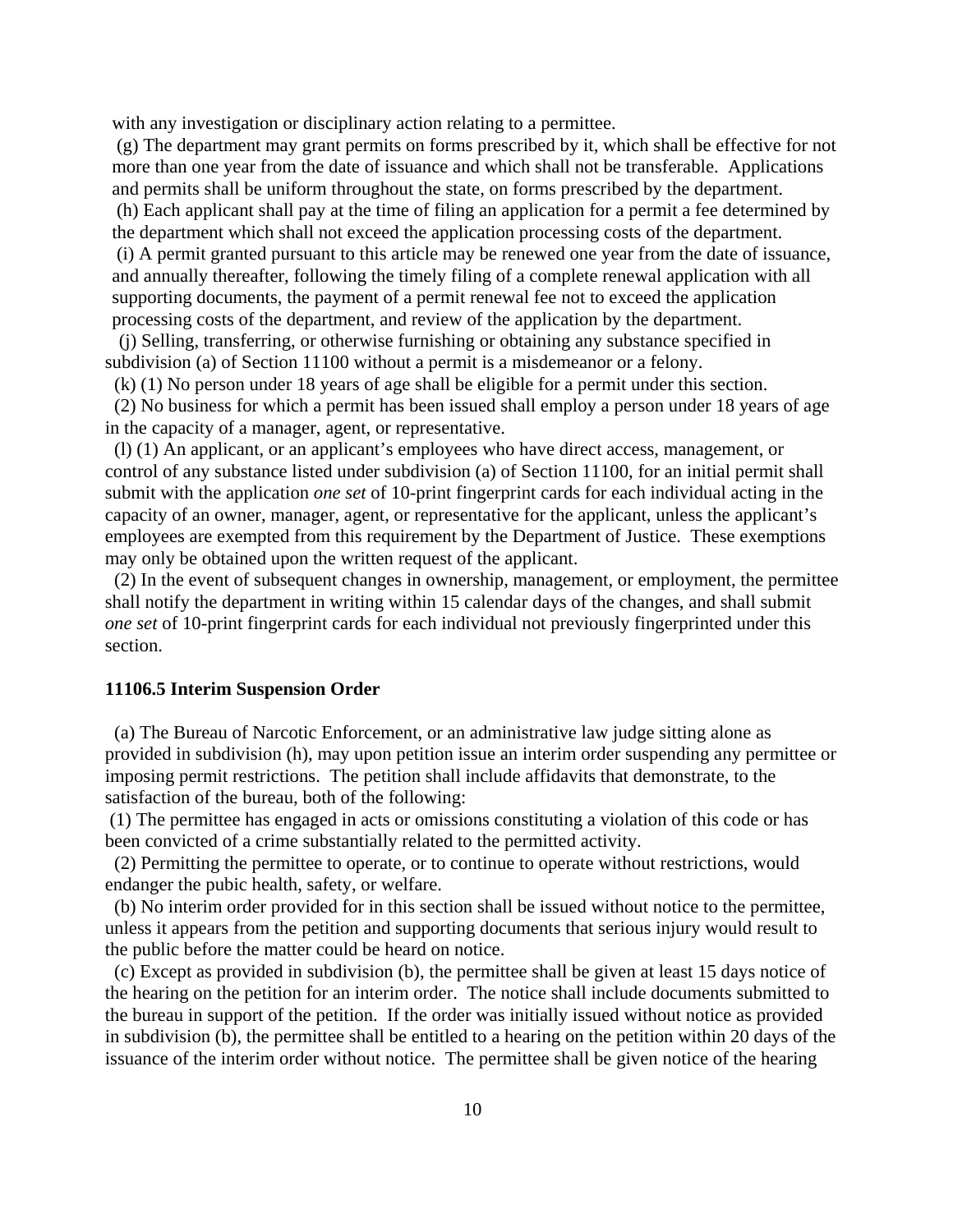within two days after issuance of the initial interim order, and shall receive all documents in support of the petition. The failure of the bureau to provide a hearing within 20 days following issuance of the interim order without notice, unless the permittee waives his or her right to the hearing, shall result in the dissolution of the interim order by operation of law.

(d) At the hearing on the petition for an interim order, the permittee may do the following:

(1) Be represented by counsel.

 (2) Have a record made of the proceedings, copies of which shall be available to the permittee upon payment of costs computed in accordance with the provisions for transcript costs for judicial review contained in Section 11523 of the Government Code.

(3) Present affidavits and other documentary evidence.

(4) Present oral argument.

 (e) The bureau, or an administrative law judge sitting alone as provided in subdivision (h), shall issue a decision on the petition for interim order within five business days following submission of the matter. The standard of proof required to obtain an interim order pursuant to this section shall be a preponderance of the evidence standard. If the interim order was previously issued without notice, the bureau shall determine whether the order shall remain in effect, be dissolved, or be modified.

 (f) The bureau shall file an accusation with 15 days of the issuance of an interim order. In the case of an interim order issued without notice, the time shall run from the date of the order issued after the noticed hearing. If the permittee files a notice of defense, the hearing shall be held within 30 days of the agencies's receipt of the notice of defense. A decision shall be rendered on the accusation no later than 30 days after submission of the matter. Failure to comply with any of the requirements in this subdivision shall dissolve the interim order by operation of law.

 (g) Interim orders shall be subject to judicial review pursuant to Section 1094.5 of the Code of Civil Procedure and shall be heard only in the superior court in and for the County of Sacramento, San Francisco, Los Angeles, or San Diego. The review of an interim order shall be limited to a determination of whether the bureau abused its discretion in the issuance of the interim order. Abuse of discretion is established if the respondent bureau has not proceeded in the manner required by law, or if the court determines that the interim order is not supported by substantial evidence in light of the whole record.

 (h) The bureau may, in its sole discretion, delegate the hearing on any petition for an interim order to an administrative law judge in the Office of Administrative Hearings. If the bureau hears the noticed petition itself, an administrative law judge shall preside at the hearing, rule on the admission and exclusion of evidence, and advise the bureau on matters of law. The bureau shall exercise all other powers relating to the conduct of the hearing, but may delegate any or all of them to the administrative law judge. When the petition has been delegated to an administrative law judge, he or she shall sit alone and exercise all of the powers of the bureau relating to the conduct of the hearing. A decision issued by administrative law judge sitting alone shall be final when it is filed with the bureau. If the administrative law judge issues an interim order without notice, he or she shall preside at the noticed hearing, unless unavailable, in which case another administrative law judge may hear the matter. The decision of the administrative law judge sitting alone on the petition for an interim order is final, subject only to judicial review in accordance with subdivision (g).

(i) Failure to comply with an interim order issued pursuant to subdivision (a) or (b) shall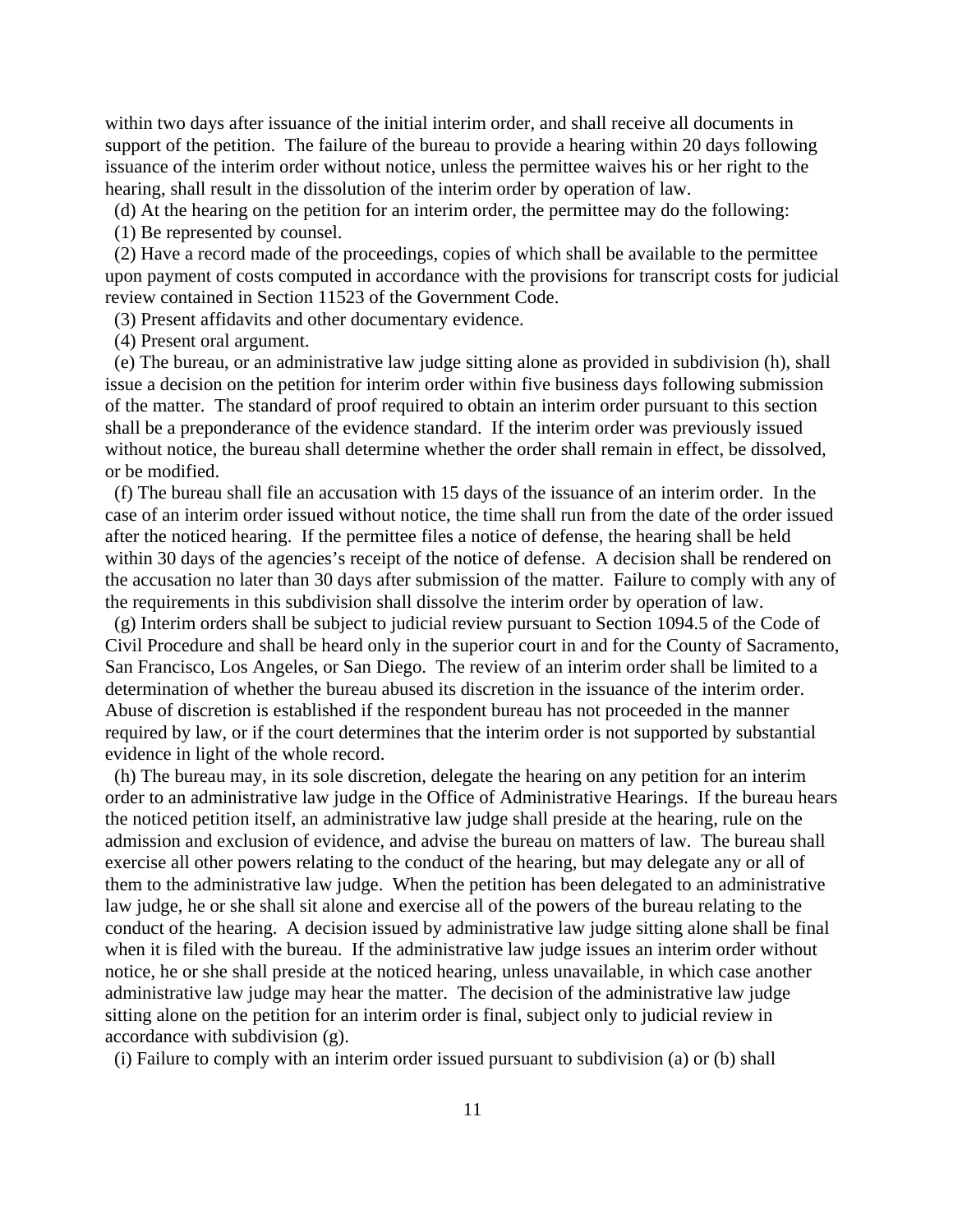constitute a separate cause for disciplinary action against any permittee, and may be heard at, and as a part of, the noticed hearing provided for in subdivision (f). Allegations on noncompliance with the interim order may be filed at any time prior to the rendering of a decision on the accusation. Violation of the interim order is established upon proof that the permittee was on notice of the interim order and its terms, and that the order was in effect at the time of the violation. The finding of a violation of an interim order made at the hearing on the accusation shall be reviewed as a part of any review of a final decision of the bureau. If the interim order issued by the bureau proves for anything less than a complete suspension of the permittee and the permittee violates the interim order prior to the hearing on the accusation provided for in subdivision (f), the bureau may, upon notice to the permittee and proof of violation, modify or expand the interim order.

 (j) A plea or verdict of guilty or a conviction after a plea of nolo contendere is deemed to be a conviction within the meaning of this section. A certified record of the conviction shall be conclusive evidence of the fact that the conviction occurred. The bureau may take action under this section notwithstanding the fact that an appeal of the conviction may be taken.

 (k) The interim orders provided for by this section shall be in addition to, and not a limitation on, the authority to seek injunctive relief provided in any other provision of law.

#### **11107. Sale of Laboratory Items**

 (a) Any manufacturer, wholesaler, retailer, or other person *or entity* in this state that sells to any person *or entity* in this state or any other state, any laboratory glassware or apparatus, any chemical reagent or solvent, or any combination thereof, where the value of the goods sold in the transaction exceeds one hundred dollars (\$100) shall do the following:

 (1) Notwithstanding any other law, *in any face-to-face or will-call sale, the seller shall* prepare a bill of sale which identifies the *date of sale, cost of the product, method of payment*, specific items and quantities purchased, and the proper purchaser identification information, all of which shall be entered onto the bill of sale or a legible copy of the bill of sale, and shall also affix on the bill of sale his or her signature as witness to the purchase and identification of the purchaser.

*(A) For the purposes of this section, "proper* purchaser *identification"* includes a valid motor vehicle operator's license or other official and valid state-issued identification of the purchaser that contains a photograph of the purchaser, and includes the residential or mailing address of the purchaser, other than a post office box number, the motor vehicle license number of the motor vehicle used by the purchaser at the time of purchase, a description of how the substance is to be used, and the signature of the purchaser.

 *(B) The seller shall retain* the original bill of sale containing the purchaser identification information for *five* years in a readily presentable manner, and present the bill of sale containing the purchaser identification information upon demand by any law enforcement officer or authorized representative of the Attorney General. Copies of these bills of sale obtained by representatives of the Attorney General shall be maintained by the Department of Justice for a period of not less than five years.

*(2) (A) Notwithstanding any other law, in all sales other than face-to-face or will-call sales the seller shall maintain for a period of five years the following sales information: the name and address of the purchaser, date of sale, product description, cost of product, method of payment,*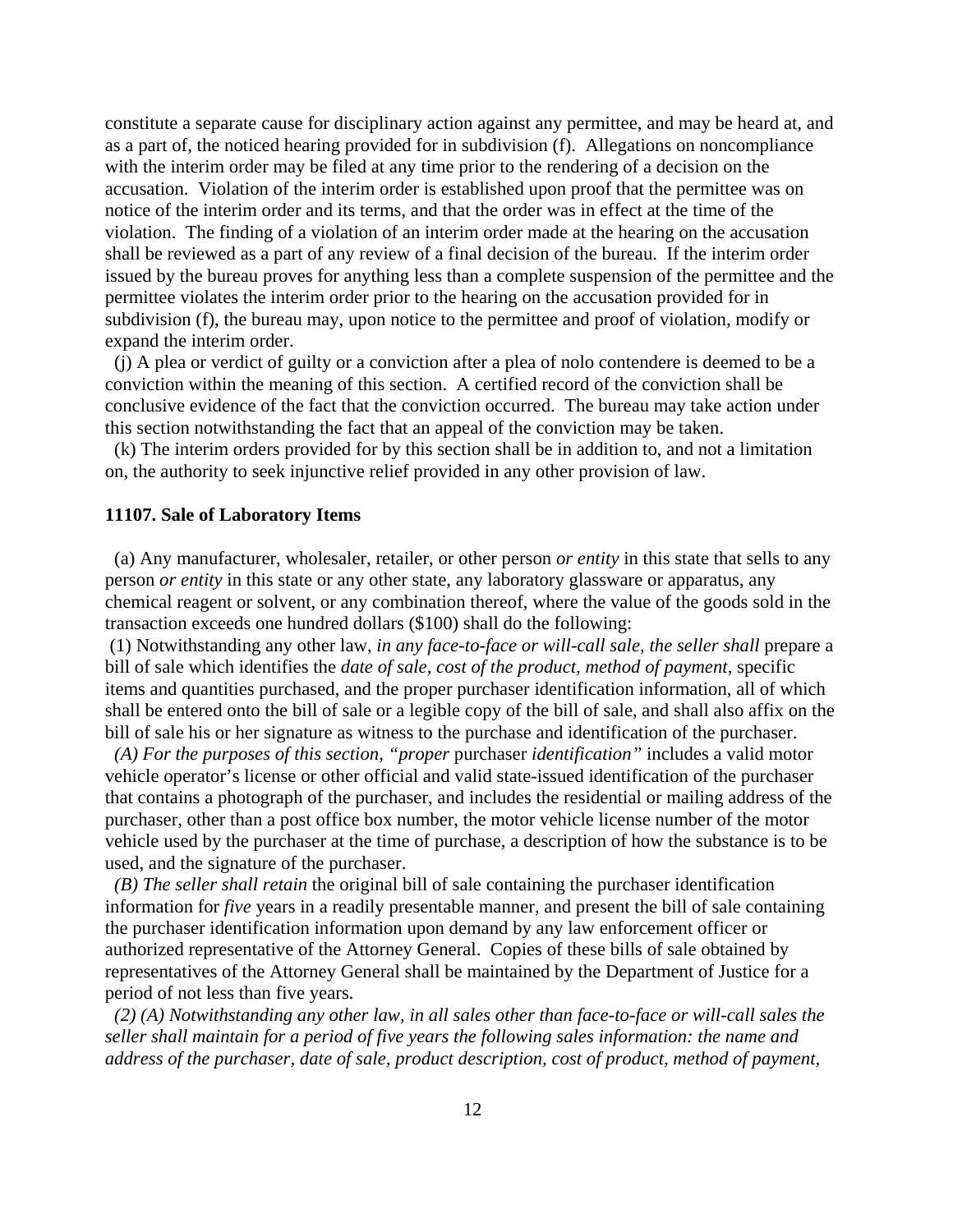*method of delivery, delivery address, and valid identifying information.* 

*(B) For the purposes of this paragraph, "valid identifying information" includes two or more of the following: federal tax identification number; resale tax identification number; city or county business license number; license issued by the State Department of Health Services; registration number issued by the federal Drug Enforcement Administration; precursor business permit number issued by the Bureau of Narcotic Enforcement of the Department of Justice; motor vehicle operator's license; or other identification issued by a state.* 

*(C) The seller shall, upon the request of any law enforcement officer or any authorized representative of the Attorney General, produce a report or record of sale containing the information in a readily presentable manner.* 

*(D) If a common carrier is used, the seller shall maintain a manifest regarding the delivery in a readily presentable manner and for a period of five years.*

 (b) This section shall not apply to any wholesaler who licensed by the California State Board of Pharmacy and registered with the federal Drug Enforcement Administration of the United States Department of Justice and who sells laboratory glassware or apparatus, any chemical reagent or solvent, or any combination thereof, to a licensed pharmacy, physician, dentist, podiatrist, or veterinarian.

(c) A violation of this section is a misdemeanor.

(d) For the purposes of this section, the following terms have the following meanings:

 (1) "Laboratory glassware" includes, but is not limited to, condensers, flasks, separatory funnels, and beakers.

(2) "Apparatus" includes, but is not limited to, heating mantles, ring stands, and rheostats.

 (3) "Chemical reagent" means a chemical that reacts chemically with one or more precursors, but does not become part of the finished product.

 (4) "Chemical solvent" means a chemical that does not react chemically with a precursor or reagent and does not become part of the finished product. A "chemical solvent" helps other chemicals mix, cools chemical reactions, and cleans the finished product.

#### **11107.1 Requirements When Selling Specified Chemicals**

 (a) Any manufacturer, wholesaler, retailer, or other person *or entity* in this state that sells to any person *or entity* in this state or any other state any quantity of sodium cyanide, potassium cyanide, cyclohexanone, bromobenzene, magnesium turnings, mercuric chloride, sodium metal, lead acetate, palladium black, iodine, hydrogen chloride gas, trichlorofluoromethane (fluorotrichloromethane), dichlorodifluoromethane, 1,1,2-trichloro-1,2,2,-trifluorethane (trichlortrifluoroethane), sodium acetate, or acetic anhydride shall do the following:

 (1) (A) Notwithstanding any other provision of law, *in any face-to-face or will-call sale,* the seller shall prepare a bill of sale which identifies the date of sale, cost of sale, method of payment, the specific items and quantities purchased, and the proper purchaser identification information, all of which shall be entered onto the bill of sale or a legible copy of the bill of sale, and shall also affix on the bill of sale his or her signature as witness ot the purchase and identification of the purchaser.

*(B) For the purposes of this paragraph, "proper purchaser identification"* includes a valid motor vehicle operator's license or other official and valid state-issued identification of the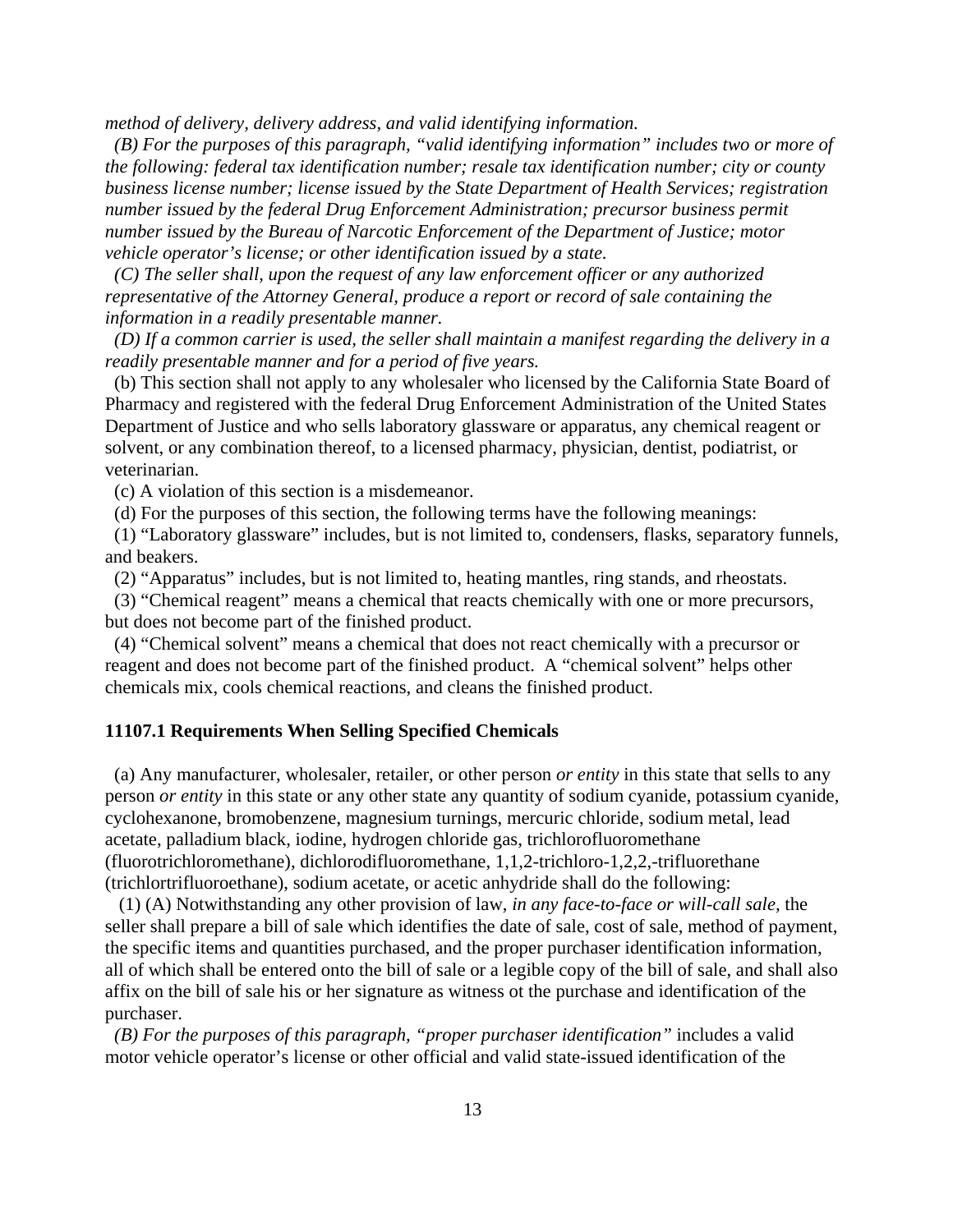purchaser that contains a photograph of the purchaser, and includes the residential or mailing address of the purchaser, other than a post office box number, the motor vehicle license number of the motor vehicle used by the purchaser at the time of purchase, a description of how the substance is to be used, the Environmental Protection Agency certification number or resale *tax identification* number assigned to the individual or business entity for which the individual is purchasing any chlorofluorocarbon product, and the signature of the purchaser.

*(C) The seller shall retain* the original bill of sale containing the purchaser identification information for *five* years in a readily presentable manner, and present the bill of sale containing the purchaser identification information upon demand by any law enforcement officer or authorized representative of the Attorney General. Copies of these bills of sale obtained by representatives of the Attorney General shall be maintained by the Department of Justice for a period of not less than five years.

 *(2) (A) Notwithstanding any other law, in all sales other than face-to-face or will-call sales the seller shall maintain for a period of five years the following sales information: the name and address of the purchaser, date of sale, product description, cost of product, method of payment, method of delivery, delivery address, and valid identifying information.* 

*(B) For the purposes of this paragraph, "valid identifying information" includes two or more of the following: federal tax identification number; resale tax identification number; city or county business license number; license issued by the State Department of Health Services; registration number issued by the federal Drug Enforcement Administration; precursor business permit number issued by the Bureau of Narcotic Enforcement of the Department of Justice; motor vehicle operator's license; or other identification issued by a state.* 

*(C) The seller shall, upon the request of any law enforcement officer or any authorized representative of the Attorney General, produce a report or record of sale containing the information in a readily presentable manner.* 

*(D) If a common carrier is used, the seller shall maintain a manifest regarding the delivery in a readily presentable manner and for a period of five years.*

 (b) Any manufacturer, wholesaler, retailer, or other person *or entity* in this state that purchases any item listed in subdivision (a) of Section 11107.1 shall do the following:

 (1) Provide on the record of purchase information on the source of the items purchased, the date of purchase, a description of the specific items, the quantities of each item purchased, and the cost of the items purchased.

 (2) Retain the record of purchase for three years in a readily presentable manner and present the record of purchase upon demand to any law enforcement officer or authorized representative of the Attorney General.

 (c) (1) Except as provided in *paragraph (2)*, no manufacturer, wholesaler, retailer, or other person or entity shall sell to any individual, and no individual shall buy, more than eight ounces of iodine in any 30-day period.

(2) For purposes of this section, these requirements do not apply to either of the following:

*(A)* Any sale of tincture of iodine or any topical solution containing iodine that is equal to or less than one hundred dollars (\$100).

 (B) Any sale of iodine made to a licensed health care facility, any manufacturer licensed by the State Department of Health Services, or wholesaler licensed by the California State Board of Pharmacy who sells, transfers, or otherwise furnishes the iodine to a licensed pharmacy, physician,